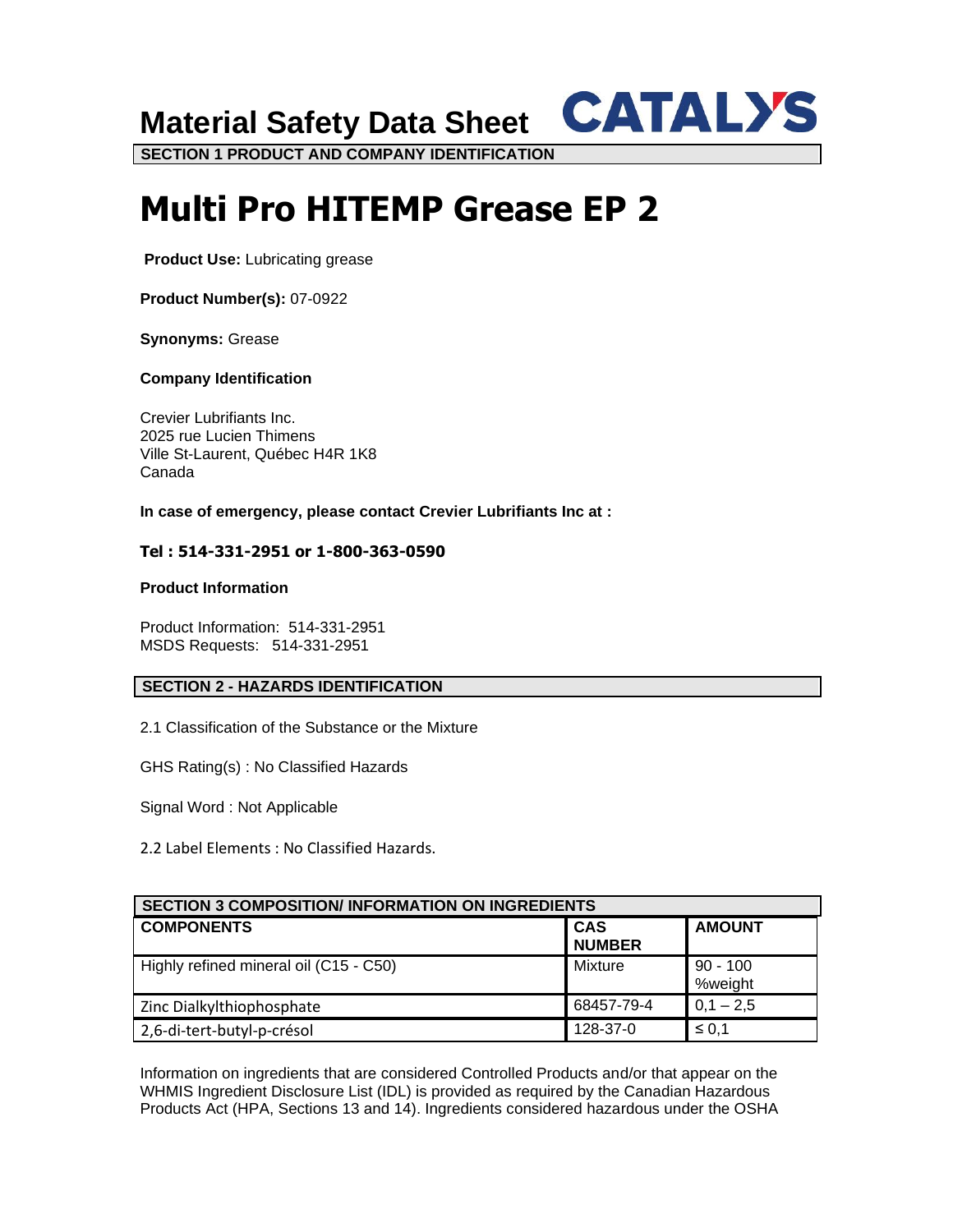Hazard Communication Standard, 29 CFR 1910.1200, are also listed. See Section 15 for additional regulatory information.

## **SECTION 4 FIRST AID MEASURES**

**Eye:** No specific first aid measures are required. As a precaution, remove contact lenses, if worn, and flush eyes with water.

**Skin:** No specific first aid measures are required. As a precaution, remove clothing and shoes if contaminated. To remove the material from skin, use soap and water. Discard contaminated clothing and shoes or thoroughly clean before reuse.

**Ingestion:** No specific first aid measures are required. Do not induce vomiting. As a precaution, get medical advice.

**Inhalation:** No specific first aid measures are required. If exposed to excessive levels of material in the air, move the exposed person to fresh air. Get medical attention if coughing or respiratory discomfort occurs.

## **IMMEDIATE HEALTH EFFECTS**

**Eye:** Not expected to cause prolonged or significant eye irritation.

**Skin:** Contact with the skin is not expected to cause prolonged or significant irritation. Contact with the skin is not expected to cause an allergic skin response. Not expected to be harmful to internal organs if absorbed through the skin.

**Ingestion:** Not expected to be harmful if swallowed.

**Inhalation:** Not expected to be harmful if inhaled. Contains a petroleum-based mineral oil. May cause respiratory irritation or other pulmonary effects following prolonged or repeated inhalation of oil mist at airborne levels above the recommended mineral oil mist exposure limit. Symptoms of respiratory irritation may include coughing and difficulty breathing.

## **SECTION 5 FIRE FIGHTING MEASURES**

**EXTINGUISHING MEDIA:** Use water fog, foam, dry chemical or carbon dioxide (CO2) to extinguish flames.

## **PROTECTION OF FIRE FIGHTERS:**

**Fire Fighting Instructions:** This material will burn although it is not easily ignited. For fires involving this material, do not enter any enclosed or confined fire space without proper protective equipment, including self-contained breathing apparatus.

**Combustion Products:** Highly dependent on combustion conditions. A complex mixture of airborne solids, liquids, and gases including carbon monoxide, carbon dioxide, and unidentified organic compounds will be evolved when this material undergoes combustion.

## **SECTION 6 ACCIDENTAL RELEASE MEASURES**

**Protective Measures:** Eliminate all sources of ignition in vicinity of spilled material.

**Spill Management:** Stop the source of the release if you can do it without risk. Contain release to prevent further contamination of soil, surface water or groundwater. Clean up spill as soon as possible, observing precautions in Exposure Controls/Personal Protection. Use appropriate techniques such as applying non-combustible absorbent materials or pumping. Where feasible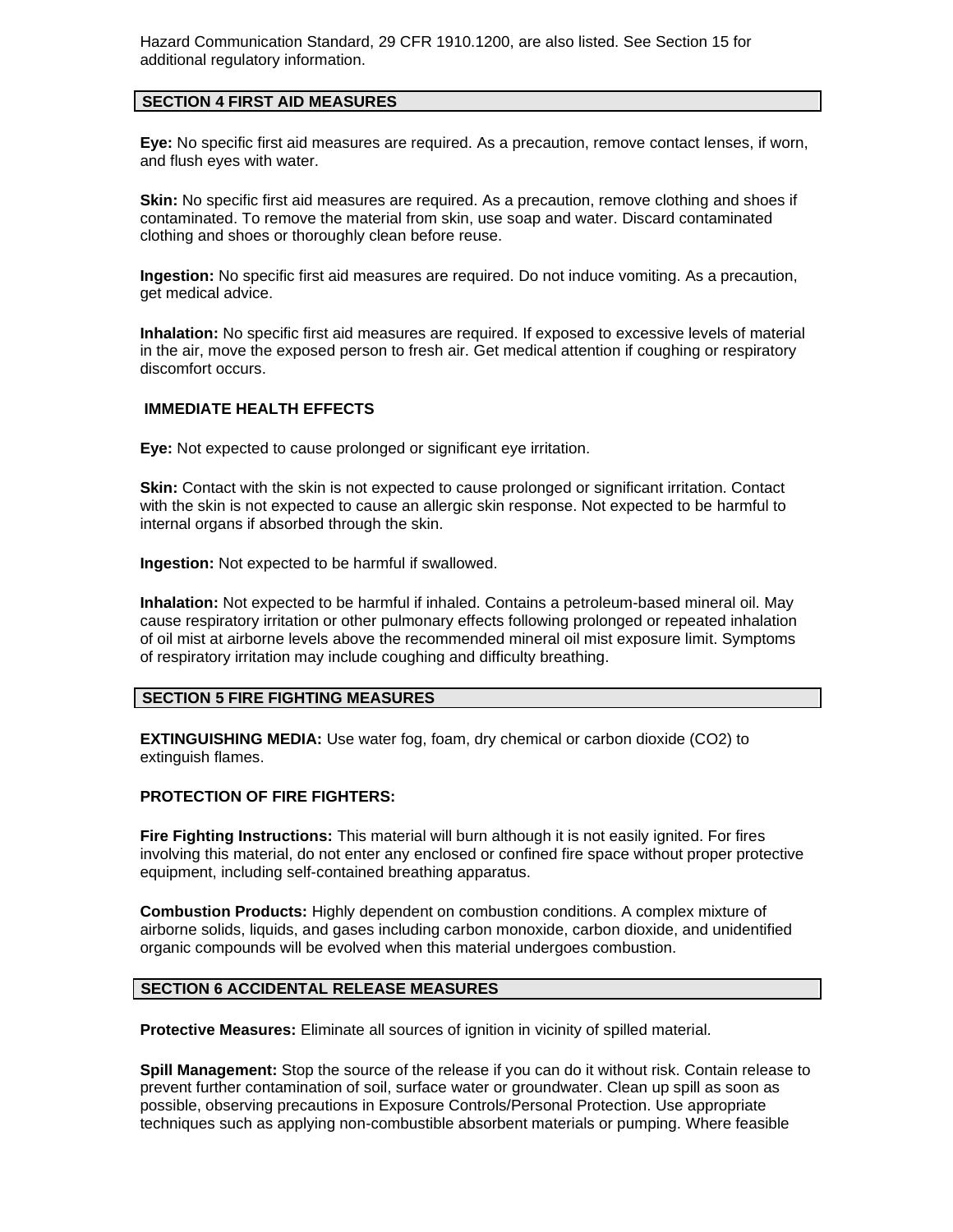and appropriate, remove contaminated soil. Place contaminated materials in disposable containers and dispose of in a manner consistent with applicable regulations.

**Reporting:** Report spills to local authorities as appropriate or required.

### **SECTION 7 HANDLING AND STORAGE**

**General Handling Information:** Avoid contaminating soil or releasing this material into sewage and drainage systems and bodies of water.

**Information about protection against explosions and fires:** No special measures required.

Conditions for safe storage, including any incompatibilities

#### **Storage:**

Requirements to be met by storerooms and receptacles: No special requirements.

Information about storage in one common storage facility: Not required.

Further information about storage conditions: None.

Specific end use(s) No further relevant information available.

#### **SECTION 8 EXPOSURE CONTROLS/PERSONAL PROTECTION**

### **GENERAL CONSIDERATIONS:**

Consider the potential hazards of this material (see Section 3), applicable exposure limits, job activities, and other substances in the work place when designing engineering controls and selecting personal protective equipment. If engineering controls or work practices are not adequate to prevent exposure to harmful levels of this material, the personal protective equipment listed below is recommended. The user should read and understand all instructions and limitations supplied with the equipment since protection is usually provided for a limited time or under certain circumstances.

## **ENGINEERING CONTROLS:**

Use in a well-ventilated area.

#### **PERSONAL PROTECTIVE EQUIPMENT**

**Eye/Face Protection:** No special eye protection is normally required. Where splashing is possible, wear safety glasses with side shields as a good safety practice.

**Skin Protection:** No special protective clothing is normally required. Where splashing is possible, select protective clothing depending on operations conducted, physical requirements and other substances in the workplace. Suggested materials for protective gloves include: Neoprene, Nitrile Rubber, Viton.

**Respiratory Protection:** No respiratory protection is normally required.

If user operations generate an oil mist, determine if airborne concentrations are below the occupational exposure limit for mineral oil mist. If not, wear an approved respirator that provides adequate protection from the measured concentrations of this material. For air-purifying respirators use a particulate cartridge.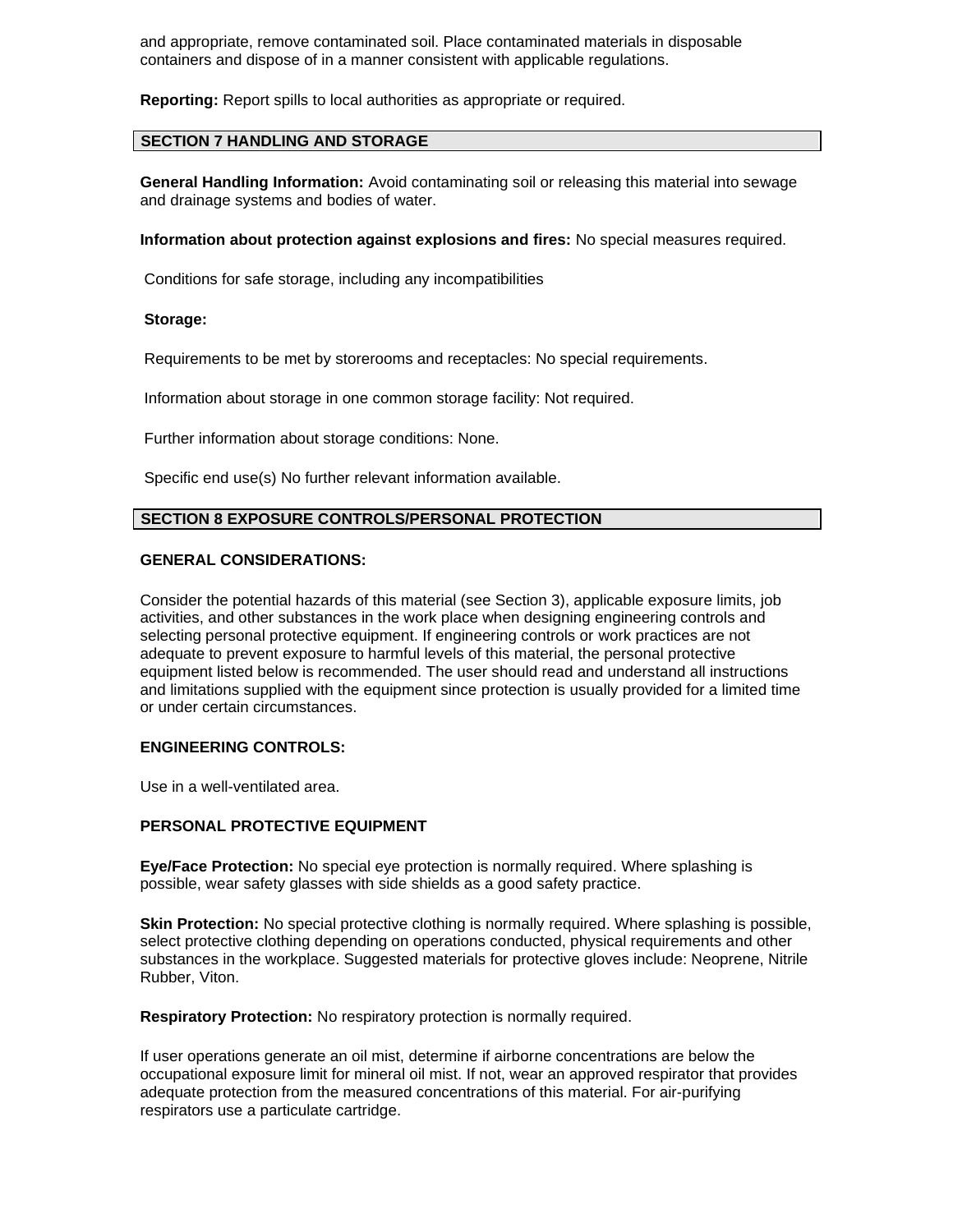Use a positive pressure air-supplying respirator in circumstances where air-purifying respirators may not provide adequate protection.

## **Occupational Exposure Limits:**

| <b>Component</b>                       | Country/<br>Agency | <b>ITWA</b>        | <b>ISTEL</b>        | <b>I</b> Ceilina | <b>Notation</b> |
|----------------------------------------|--------------------|--------------------|---------------------|------------------|-----------------|
| Highly refined mineral oil (C15 - C50) | <b>ACGIH</b>       | $5 \text{ ma/m}$ 3 | $10 \text{ ma/m}$ 3 |                  | ---             |

NOTE ON OCCUPATIONAL EXPOSURE LIMITS: Consult local authorities for acceptable provincial values in Canada. Consult the Canadian Standards Association Standard 94.4-2002 Selection, Use and Care of Respirators.

## **SECTION 9 PHYSICAL AND CHEMICAL PROPERTIES**

**Attention: the data below are typical values and do not constitute a specification.**

**Color:** Red

**Physical State:** Semi-solid

**Odor:** Faint or Mild

**pH:** Not Applicable

**Vapor Pressure:** No Data Available

**Vapor Density (Air = 1):** No Data Available

**Boiling Point:** >315°C (599°F)

**Solubility:** Soluble in hydrocarbons; insoluble in water

**Melting Point:** No Data Available

**Specific Gravity:** 0.9392 @ 15.6°C (60.1°F) / 15.6°C (60.1°F)

**Viscosity:** No data available

**Odor Threshold:** No Data Available

**Coefficient of Water/Oil Distribution:** No Data Available

## **FLAMMABLE PROPERTIES:**

**Flashpoint:** (Cleveland Open Cup) 232 °C (450 °F)

**Autoignition:** Product is not self igniting.

**Flammability (Explosive) Limits (% by volume in air):** Lower: No data available

Upper: No data available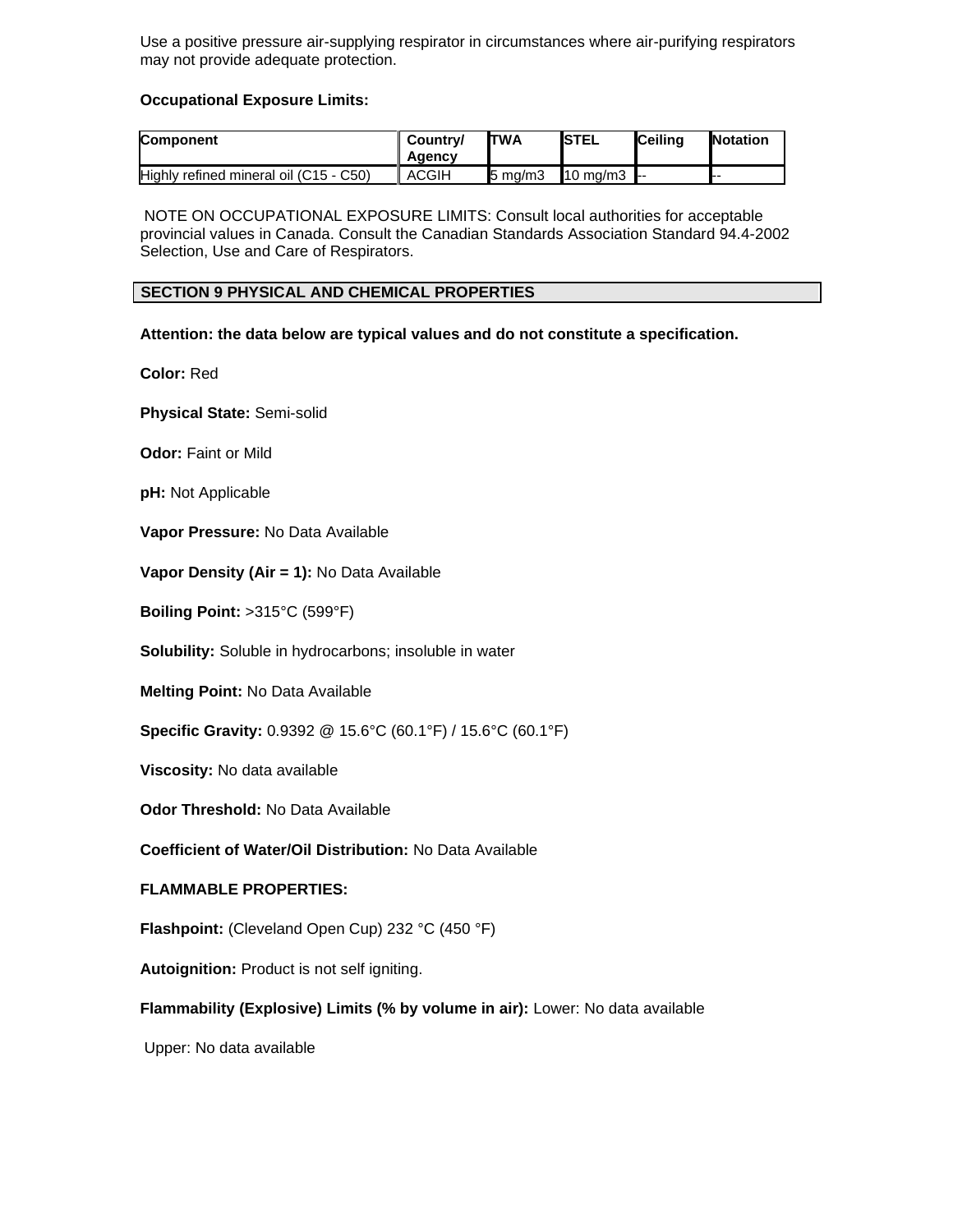## **SECTION 10 STABILITY AND REACTIVITY**

**Chemical Stability:** This material is considered stable under normal ambient and anticipated storage and handling conditions of temperature and pressure.

**Incompatibility With Other Materials:** May react with strong acids or strong oxidizing agents, such as chlorates, nitrates, peroxides, etc.

**Hazardous Decomposition Products:** None known (None expected)

**Hazardous Polymerization:** Hazardous polymerization will not occur.

**Sensitivity to Mechanical Impact:** No.

## **SECTION 11 TOXICOLOGICAL INFORMATION**

#### **Information on toxicological effects**

**General information:**  Based on data on the components and the toxicology of similar materials

**Route of entry:**  Skin, Eyes, Ingestion, and Inhalation.

#### **ACUTE EXPOSURE:**

#### **Eye irritation:**

Not expected to cause eye irritation. Based on data from components or similar materials. Vapors may cause irritation.

#### **Skin irritation:**

Not expected to cause skin irritation. Prolonged or repeated skin contact without proper hygiene may result in skin disorders such as acne.

#### **Respiratory irritation:**

Based on data from components and similar materials, Inhalation of vapors or mists may cause irritation.

#### **Dermal toxicity:**

Expected to be of low toxicity: LD50 > 5000 mg/kg, Rabbit

#### **Oral toxicity:**

Expected to be of low toxicity: LD50 > 5000 mg/kg , Rat

#### **Inhalation toxicity:**

Based on data from components and similar materials, product is not considered to be an inhalation hazard under normal conditions of use.

#### **Sensibilisation**:

Component concentrations in this formulation would not be expected to cause skin sensitization, based on tests of the components or similar formulations.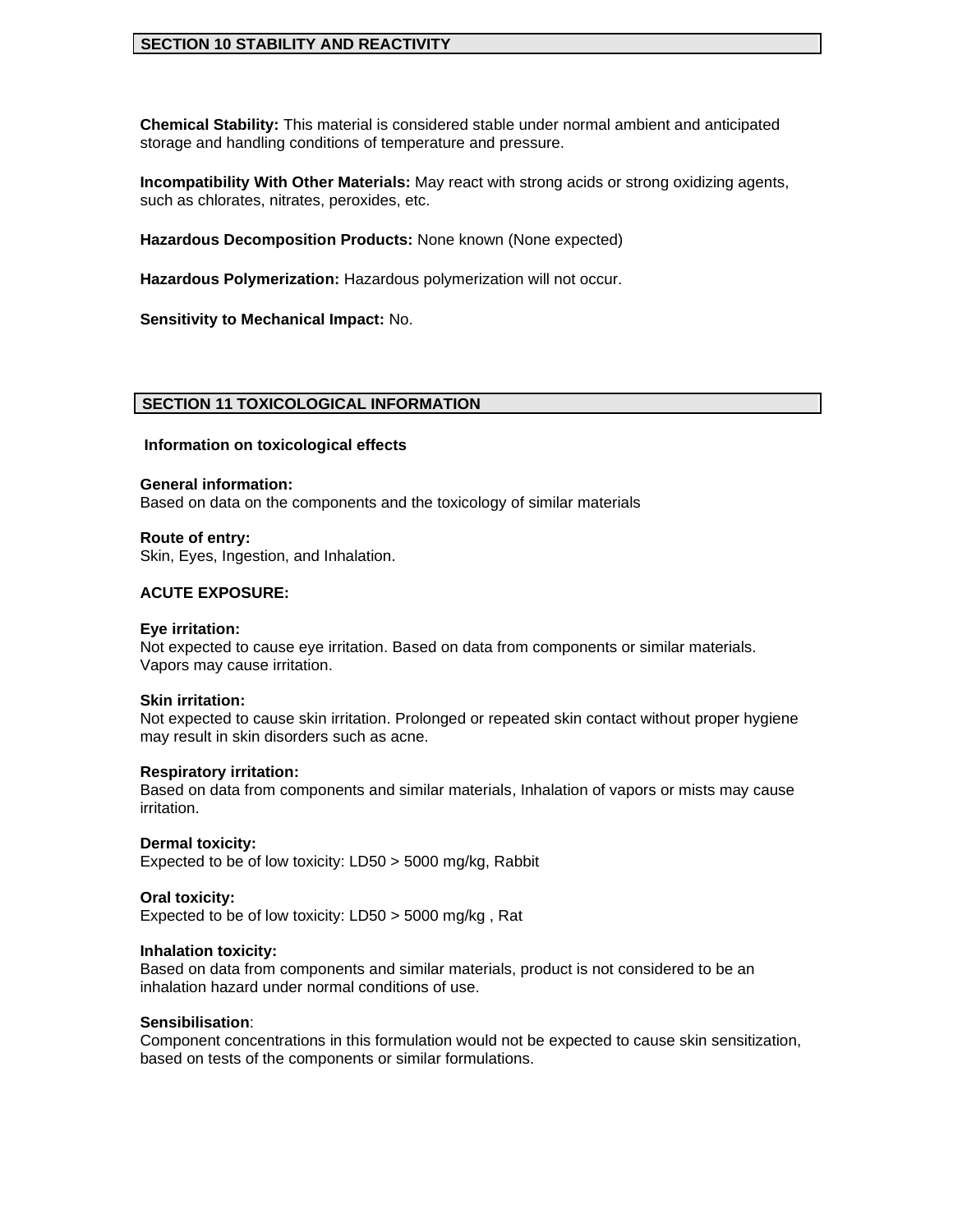## **CHRONIC EXPOSURE:**

#### **Chronic toxicity:**

No data available to indicate product or components present at greater than 1% are chronic health hazards.

## **Carcinogenicity**:

Product contains mineral and/or synthetic oils shown to be noncarcinogenic in laboratory studies with the same or similar materials. Mineral and synthetic oils are not classified as carcinogenic by the International Agency for Research on Cancer (IARC). Other components are not known to be associated with carcinogenic effects.

#### **Mutagenicity**:

No data available to indicate product or any components present at greater than 0.1% are mutagenic or genotoxic.

#### **Reproductive toxicity**:

No data available to indicate either product or components present at greater than 0.1% that may cause reproductive toxicity.

#### **Teratogenicity:**

No data available to indicate either product or components present at greater than 0.1% that may cause birth defects.

**Specific Target Organ Toxicity - Single Exposure:** No data available.

**Specific Target Organ Toxicity - Repeated Exposure:** No data available.

## **ADDITIONAL TOXICOLOGY INFORMATION:**

No other health hazards known.

## **SECTION 12 ECOLOGICAL INFORMATION**

## **ECOTOXICITY**

**Aquatic toxicity:** No further relevant information available.

**Persistence and degradability :** No further relevant information available.

**Behavior in environmental systems:**

**Bioaccumulative potential :** No further relevant information available.

**Mobility in soil :** No further relevant information available.

## **Additional ecological information:**

#### **General notes:**

Water hazard class 1 (Self-assessment): slightly hazardous for water

Do not allow undiluted product or large quantities of it to reach ground water, water course or sewage system.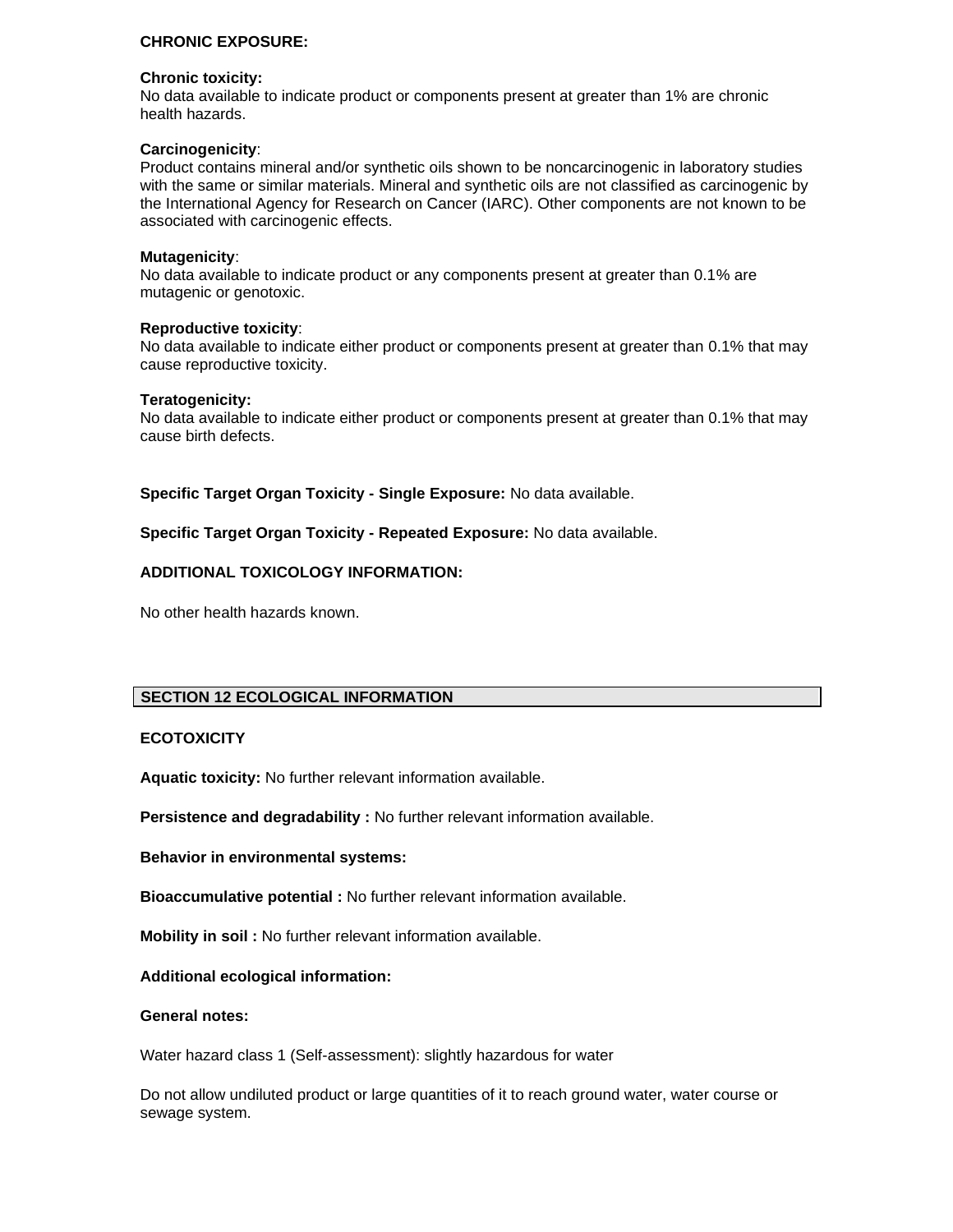### **Results of PBT and vPvB assessment**

PBT: Not applicable.

vPvB: Not applicable.

**Other adverse effects :** No further relevant information available.

## **SECTION 13 DISPOSAL CONSIDERATIONS**

Use material for its intended purpose or recycle if possible. Oil collection services are available for used oil recycling or disposal. Place contaminated materials in containers and dispose of in a manner consistent with applicable regulations. Contact your sales representative or local environmental or health authorities for approved disposal or recycling methods. (See B.C. Reg. GY/92 Waste Management Act; R.R.O. 1990, Reg. 347 General-Waste Management; C.C.SM.c. W40 The Waste Reduction and Prevention Act; N.S. Reg. 51/95 and N.S. Reg. 179/96 for examples of Provincial legislation.)

## **SECTION 14 TRANSPORT INFORMATION**

The description shown may not apply to all shipping situations. Consult 49CFR, or appropriate Dangerous Goods Regulations, for additional description requirements (e.g., technical name) and mode-specific or quantity-specific shipping requirements.

**TC Shipping Description:** PETROLEUM LUBRICATING GREASE; NOT REGULATED AS DANGEROUS GOODS FOR TRANSPORT UNDER TDG REGULATIONS

**DOT Shipping Description:** PETROLEUM LUBRICATING GREASE; NOT REGULATED AS A HAZARDOUS MATERIAL FOR TRANSPORTATION UNDER 49 CFR

**Additional Information:** NOT HAZARDOUS BY U.S. DOT. ADR/RID HAZARD CLASS NOT APPLICABLE.

## **SECTION 15 REGULATORY INFORMATION**

## **REGULATORY LISTS SEARCHED:**

01-1=IARC Group 1 01-2A=IARC Group 2A 01-2B=IARC Group 2B 35=WHMIS IDL

No components of this material were found on the regulatory lists above.

## **CHEMICAL INVENTORIES:**

All components comply with the following chemical inventory requirements: DSL (Canada) and TSCA (United States).

## **WHMIS CLASSIFICATION:**

This product is not considered a controlled product according to the criteria of the Canadian Controlled Products Regulations.